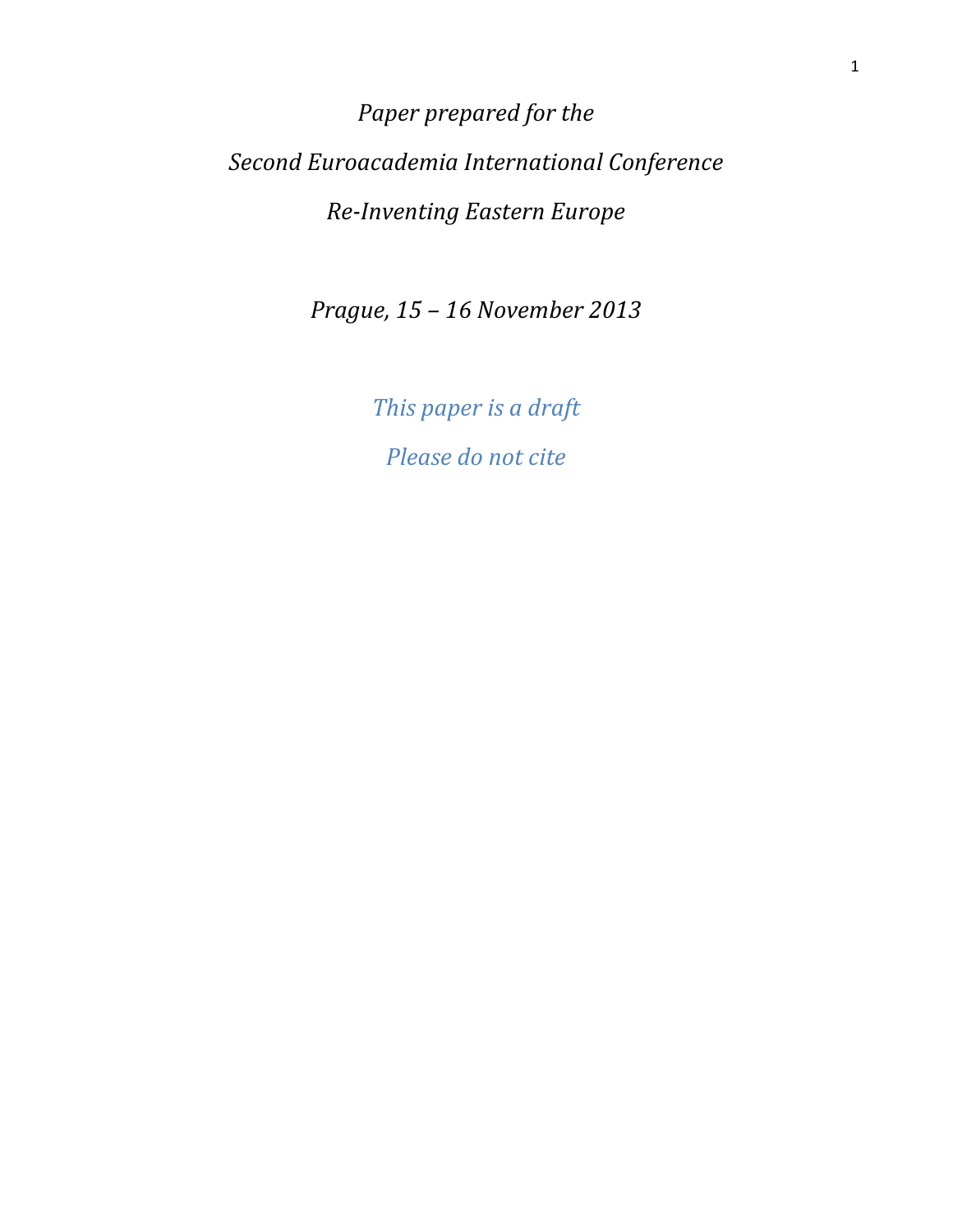## Dancing Art and Politics beyond the Iron Curtain:

## Martha Graham's 1962 Tours to Yugoslavia and Poland

Camelia Lenart

State University of New York at Albany

*Abstract. Admired widely for her impressive artistic career, the modern dancer's Martha Graham political performance as an American cultural diplomat during the Cold War was not much known or discussed by dance lovers or scholars alike. Having "the State Department's blessing" the dancer rehearsed this new role on the occasion of her tours to Europe, in 1950 and 1954, and started it officially in 1955, during the Asian tour, considered a tremendous success for the dancer and of her country's cultural diplomacy abroad.* 

*While her tours to Western Europe and the complicated relationship with its audience were at least mentioned in her biographies, the ones to Eastern Europe's countries were not paid attention at, or wrongly localized in space and time. My paper brings them to the scholars' attention, by presenting Graham and her Company's 1962 tour beyond the Iron Curtain, in former Yugoslavia and Poland. However, it also corrects an inaccurate assumption, wrongly stated in Graham's biographies, namely that the company travelled to Romania.* 

*My work also demonstrates that Graham's artistic and politic performance beyond the Iron Curtain was a bold enterprise which deserves full attention and analysis, and not only because it redefined and enlarged the dancer's career and the boundaries of American cultural diplomacy in Europe. The tour was a significant moment which, while proving the versatile power of dance in making the political and ideological curtain less opaque, gave contour and substance the presence of American culture, politics and modernism in Eastern European. Not less significantly, it also made Eastern Europe for the rest of the world, European or not, a more immediate space and reality, which, as the history showed, was waiting to be (re)discovered and (re)invented.* 

*Keywords:* Martha Graham, Iron Curtain, dance, cultural diplomacy.

 At the end of December 1957, Francis Mason, the cultural attaché of the American Embassy in Belgrade, sent Martha Graham a letter informing her about the modern dancer José Limon visit to Belgrade, who "had there, and in seven other cities in Yugoslavia, a warming and phenomenal success." Even though "no one cared or knew about American dance" Mason asked her to consider a tour to the country ("May I go out on a limb and insist, within my limited powers, that you come to Yugoslavia"), and promised to inform the State Department and ANTA about this possibility.<sup>1</sup>

Written two years after Martha Graham reached international fame during her first State Department sponsored tour to Asia, in 1955, Mason's invitation was a delicate one, as the dancer's two tours to Europe, one in 1950 and another in 1954, privately sponsored, had a limited success. 2 However, my recent findings proved that, during Graham's first European tours, from behind the stage or openly, the American ambassadors, the embassies' officials and cultural attachés from Europe supported and logistically helped the American dancer while in Europe. The best proof of the political involvement in Graham's fifties' European tours is a picture of Juliana, the Queen of the Netherlands, and Princess Irene greeting Graham after a performance.<sup>3</sup>

The dancer would perform beyond the Iron Curtain, but only in 1962, on the occasion of Graham's first State Department tour to Europe, when she and her Company would visit Yugoslavia and Poland. However, they did not, as wrongly stated in Graham's biographies, perform in communist Romania.

While unfolding the story of Graham's first performances in Eastern Europe, my work looks for the reasons behind the choice of these two communist countries to be toured by the famous artist, for the logistics involved in the tours, while also searching into the way in which they made the Iron Curtain less opaque, making possible, at least for a short time, the construction or re-construction of the "other's" image on both sides of it. Last but not least, my work also places them in the larger context of the American grand cultural diplomacy of the Cold War, which refined and enlarged the artists' roles. Until then, expected to be just "witnesses of their time in history,"<sup>4</sup> now artists were given the choice of becoming cultural diplomats, actively involved, but, as cultural diplomacy mirrored, helped, adjusted and softened the "real" diplomacy, also sharing the latter's difficult moments.

Martha Graham's 1962 Departmental tour was the best example of this, as it took place during a very complicated political context, marked by the construction of the Berlin Wall and the Bay of Pigs moment, increased by the Missile crisis' significance, and culminating with the naval blockade of Cuba which ended on November 20, 1962. That day, Graham, who was already touring Eastern Europe, had the second performance in Zagreb. On November 15, 1962,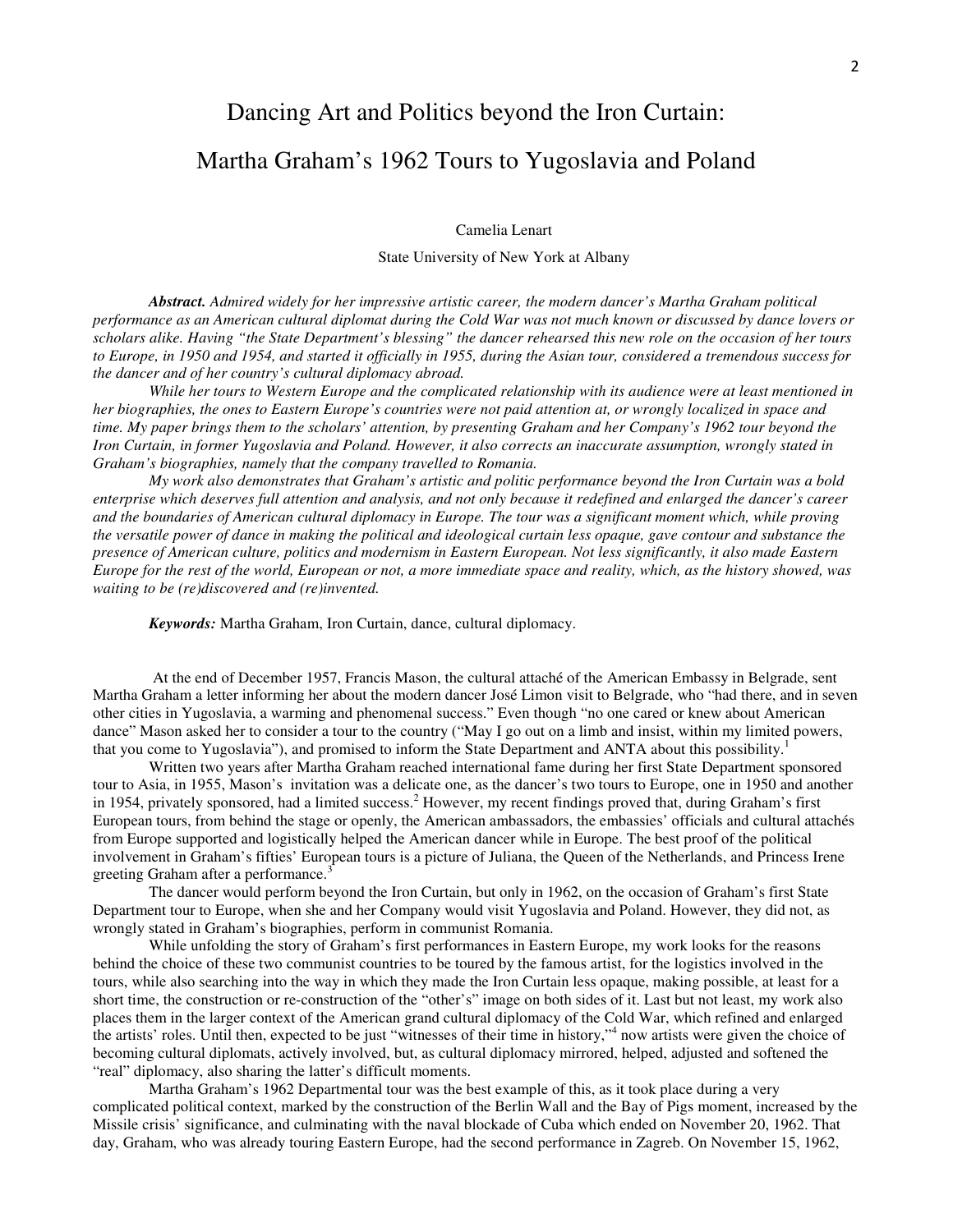she and her dancers traveled to Belgrade, and had two performances on the  $16<sup>th</sup>$  and  $17<sup>th</sup>$  in the city's Opera House; the next day they traveled to Zagreb, where they performed for two days.<sup>5</sup> On November 21, the Company traveled to Warsaw, and had three performances at Theatr Dramatynczny.<sup>6</sup>

Graham's inclusion on the list of cultural diplomats in Europe was not surprising. A worldwide famous American icon, her 1955 tour to Asia, was a success, while dance had cultural visibility, and could knit together easily art and politics, making and un-making national identities.<sup>7</sup> Besides, its specific language – of the bodies in motion – with meanings hard to untangle, was useful especially in countries where censorship could be a problem,<sup>8</sup> while modern dance, unlike ballet,<sup>9</sup> was an American invention, and its promoter, Martha Graham, was undoubtedly one hundred percent American.<sup>10</sup>

Even if involved officially in the State Department's tours since 1955, Graham was not much of a "political person." She was proud to be an American, during her tour to Asia her Americanism was carefully emphasized, some of her works had political themes, but she was neither involved directly in politics, nor close to political personalities. She refused even an invitation to the inaugural ceremonies of John Fitzgerald Kennedy's presidency.<sup>11</sup> As one of her former dancers, Pearl Lang, put it: "She did not care! All she cared about was dance."<sup>12</sup>

 However, becoming a cultural diplomat asked artists, including Graham, to rethink, redefine, and refine their political stance and commitment, as shown by the language of an official letter – pragmatic, precise, task-oriented, and clearly branded – received by Martha Graham prior to the tour: "As you are about to start on a tour for us, under the Department of State's Cultural Presentations Program, we want to send you this word of gratitude and to let you know that *we shall be following every performance with the keenest interest, as the reports come back from our embassies and consulates.* […] *The money for your and all other tours comes from the American taxpayers, through annual appropriations by the Congress*. The amount has been about two and a half million dollars each year. […] She was reminded about the tickets sold at a "very low price" to encourage attendance, that ANTA (with whom she had the contract) was the agent of the State Department, received funds from it, and had the last word in sending her abroad. Chosen for her "artistic pre-eminence," her name was next to other "huge names of American arts" and she was expected to demonstrate her "belief in this program," as "never was the comprehension (mutual understanding) more important for the survival of our country and our way of life."

It was pointed out to her that she would be "constantly in the limelight, off stage as well as on," but that at every stop she would be "in the hands of the USIS" and "in the charge of the cultural officer of the USIS," while her activity would be reported directly to the American ambassador. Most importantly, she was told that the American officers will arrange for her "to meet the nationals" and this is where her *"offstage activities"* were beginning, was suggested to participate in many activities, but keeping "in mind that, as guests in their country and as representative of our American Government program," she was in a *"special position."*<sup>13</sup>

Why this special person, with a "special position," in Poland and Yugoslavia? And why not Romania?

For centuries the imagery of Eastern Europe, especially in the western world, was associated with the Babel of contrasting and conflicting religions and nations. Once communism encapsulated them, a new image was constructed, based on the idea of a compact block, leveled by the Soviet ideology, and reduced to the status of powerless satellites. In fact, there were many tensions within the bloc, and different degrees of independence from the USSR, all varying from country to country, and from a decade to another. Almost each comunist country had its moment of rebellion against Moscow's politics,<sup>14</sup> the moment of "refreshing" and questioning communism's development and of "finding solutions" for its future. The trend was initiated in 1956 by Nikita Khrushchev, but at the beginning of the sixties the Soviet "awakening" stopped,<sup>15</sup> and a new kind of Cold War started,<sup>16</sup> with the conflicts between East and West open, and an obvious deterioration of the relationships between their leaders.<sup>17</sup>

In this sensitive and confusing Eastern European context, for the American politics it became crucial to get closer to Eastern European countries which, at that point, looked less under the spell of communist dogmas and which, à la longue, could develop into a division of states independent from Kremlin.<sup>18</sup> In this scenario, the key element was Yugoslavia, which had an "anomalous position in the Cold War that objectively suited U.S. purposes,"<sup>19</sup> and was considered a "non-Soviet bloc" nation.<sup>20</sup> However, during the Kennedy era, after the Bay of Pigs Invasion and the U-2 spy incident, the relations between Yugoslavia and the United States began to break down. In 1961, Tito criticized the Americans and expressed "understanding" of the Soviet actions, $21$  while in 1962, the Congress denied aid grants to Yugoslavia, and revoked the country's most favored nation status.<sup>22</sup> By the time of Graham's arrival, the difficult situation got a moment of respiro (Tito reaffirmed the non-aligned position, $^{23}$ ) but the softness of the cultural power was more necessary than ever for the American politics and diplomacy in the area.

In this atmosphere of the hopeful past, unfulfilled expectation, and tense present which characterized the American-Yugoslavian relationship, another communist country had to be chosen. With USSR out of the question, Hungary after a bloody revolution, and Romania and Czechoslovakia not (yet) openly searching for independence, the choices were not too many. Thus, in the light of "Gomulka's thaw,"<sup>24</sup> the "bearable communism," the apparently normalized relationship with the West,<sup>25</sup> and with a majority of Polish people "thinking that they were part of the world,"<sup>26</sup> Poland looked as advancing towards a non-aligned country status, and seemed a good move for the American cultural diplomacy.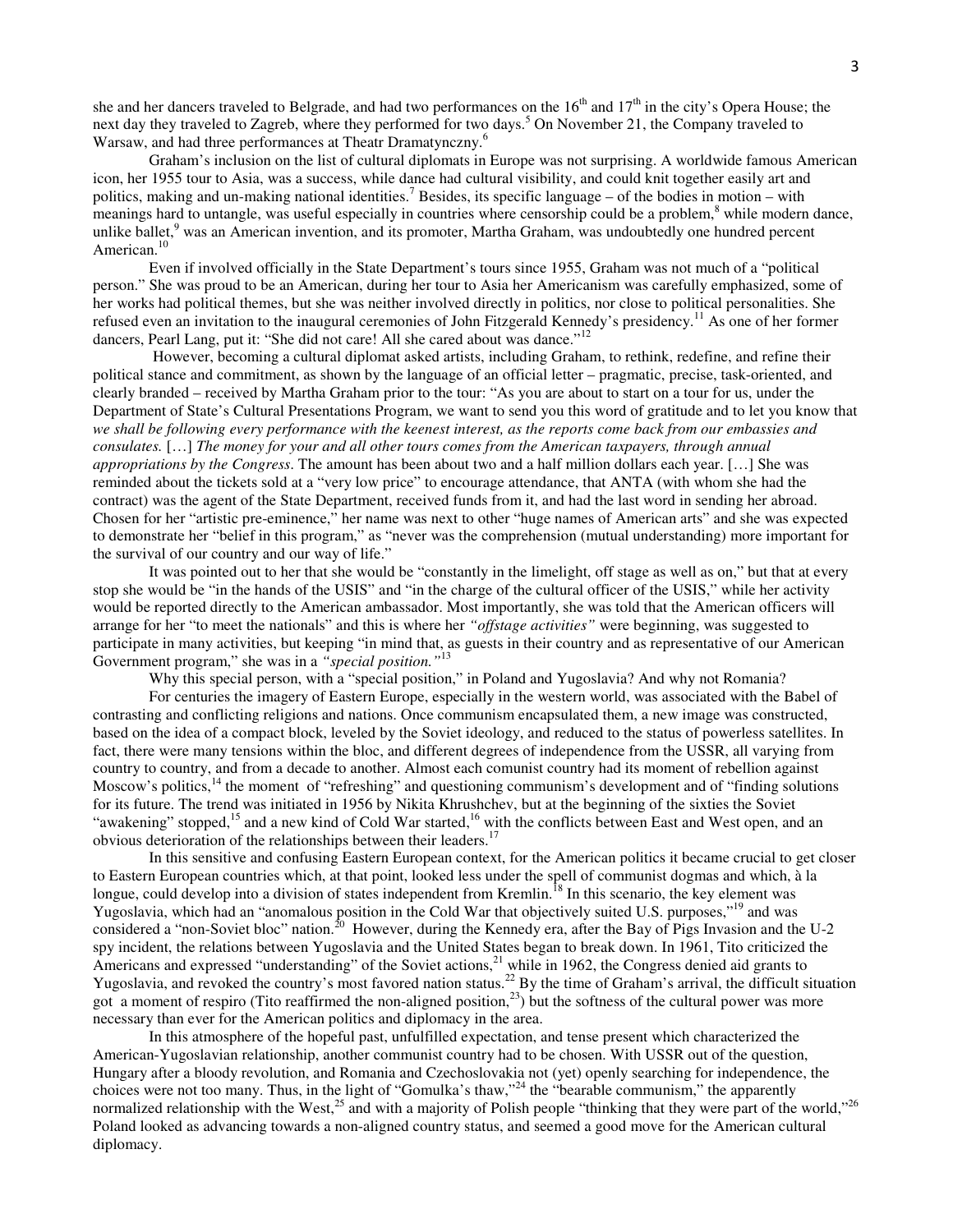Finding Eastern European countries culturally friendly towards America was also a necessity, as Martha Graham, too sexual for the "Soviet man" (whose pristine private life and sex were the preoccupation of the Communist Party,) $^{27}$  and for the Soviet censorship,<sup>28</sup> was never invited to USSR. The country was against the modern arts<sup>29</sup> and asked the artists "to carry on in the good old Socialist-realist tradition,"<sup>30</sup> aware that the cultural exchanges could possibly be the Trojan horse, "smuggling into the country alien and hostile ideas."<sup>31</sup> Thus, when it came to exchanging dance, American ballet companies were invited; ballet was not only a male dominated art, but also a controlling one, in which the dancers, as people in a communist system, were mostly objects. Modern dance was disobedience, sexuality, female lead and control, questioning, and unrest.

Compared with this grim cultural atmosphere, the countries visited by Graham had – even if limitedly – an artisitc openness toward the cultural West. "America was the sworn enemy" of those trying to maintain the nationalistic purity of the culture in Eastern Europe, and who preferred folk music, as jazz and pop music "cheated people of their money and spoiled young people." $32$  But the history of dance in Serbia had a unique feature: contrary to other European countries and America, modern ballet was established in Serbia before the classical one, with Maga Magazinović the first and the most dedicated champion of modern dance.<sup>33</sup> By the time of Graham's visit, there was an active contemporary dance group at the Contemporary Theater, while its theater company owed its "golden age" to the successful performances of the works of contemporary American playwrights. In the sixties' Poland, the early "captive years" <sup>34</sup> were also innovative and more culturally permissive,<sup>35</sup> thus in Warsaw there was always a choice between Greek tragedy, an American psychological play, and world classics. The Polish dance experimenters had Tacjanna Wysocka as initiator and leader.

Choosing the countries of Yugoslavia and Poland for Martha Graham's first performances beyond the Iron Curtain proved to be an inspired move. The tour was a success: it took place in a favorable atmosphere and without major incidents, and generated mostly positive reactions of the audience and critics. All showed that the political and cultural permissiveness of the two countries was a necessary factor for the success of American cultural diplomacy in the area. However, the success was due to much more than a good choice and serendipity, as Graham's tours were designed ahead of time – skillfully and holistically, – with great care, attention for every detail, and solidly sponsored. Last but not least, the way they were instrumented proved the growing importance of the area in the larger spectrum of the American interests, as well as the importance of cultural diplomacy in the sophisticated mechanism, supposed to make Eastern Europe a friendly space for the American culture and politics.

The dancer and her company arrived in style, had press conferences, and lived at the best hotels,<sup>36</sup> attended officially cultural events, dinners and galas. Graham gave lectures –demonstrations in every visited city, and the newspapers covered her presence prior to, during, and after the performances. These were attended by American ambassadors, American officials, and their local counterparts, and after the first nights telegrams were sent to the USA, reporting the progress of the tour.<sup>37</sup> The Program of the performances, the largest issued on the occasion of Graham's performances abroad, was a complete and complex piece of elaborated cultural diplomacy itself, containing an extended biography of the artist, numerous pictures (beautiful close-ups of Graham, and with dancers in performance,) as well as biographies of Isamu Noguchi, and of the musicians who composed the scores.

Following a tradition of the American Embassies abroad when American dancers performed in the capitals of Europe, the dancer was invited to a dinner hosted by Mrs. and Mr. Engle, the Cultural attaché of the US Embassy in Belgrade; with her were Bethsabée de Rothschild, also her manager, the conductor of the orchestra, and local cultural personalities attended the dinner.<sup>38</sup> After the opening night in Belgrade, the American Ambassador, George Keenan, and Mrs. Keenan celebrated Martha Graham and her company in a lavish reception, to which more than one hundred local guests with their spouses were invited, twenty people from the American Embassy, and four members of foreign embassies (two British – including a representative of the British Council, the French attaché, and one member of the Polish Embassy.) It is interesting to notice that the Belgrade Opera House has around three hundred seats, which means that more than half of the audience was invited to the reception.<sup>39</sup>

In Poland, the fifth issue of the "Kultura USA" journal, edited by Ambasada Amerykanska, was dedicated to Graham.<sup>40</sup> Almost a month prior to her tour, "Trybuna Ludu" – "People's Tribune," the official media and propaganda outlet of the Polish United Workers' Party – had a weekly article focusing on Graham, explaining the "ballets," presenting the biographies of the dancers, all completed by pictures.<sup>41</sup> A week prior to her first night in Warsaw, new articles called her one of the "six most prominent women in America," and presented her beginnings, her school, her collaborators, and the dates of her performances.<sup>42</sup> The first night was attended by Tadeusz Galinski, Polish minister of culture and art, and other important representatives of culture and art. The American Embassy was represented by Albert W. Shearer,<sup>43</sup> while members of other diplomatic missions were also present. After the performance, 57 people, among who were the 20 dancers of Graham, were invited to a reception at the American Embassy. The next day there was a tour of the capital, including a tour of the new opera.<sup>44</sup>

But beside the political and diplomatic performance of the Americans touring the two Eastern European countries, the dancer and her company performed another task, not scheduled, planned, or organized, namely the "thinning" of the Iron Curtain. Once it was lifted, even for a short time, people from both sides of it, the American dancers on one hand, and the Eastern European audience on another, could re-invent each other, give more substance to the frames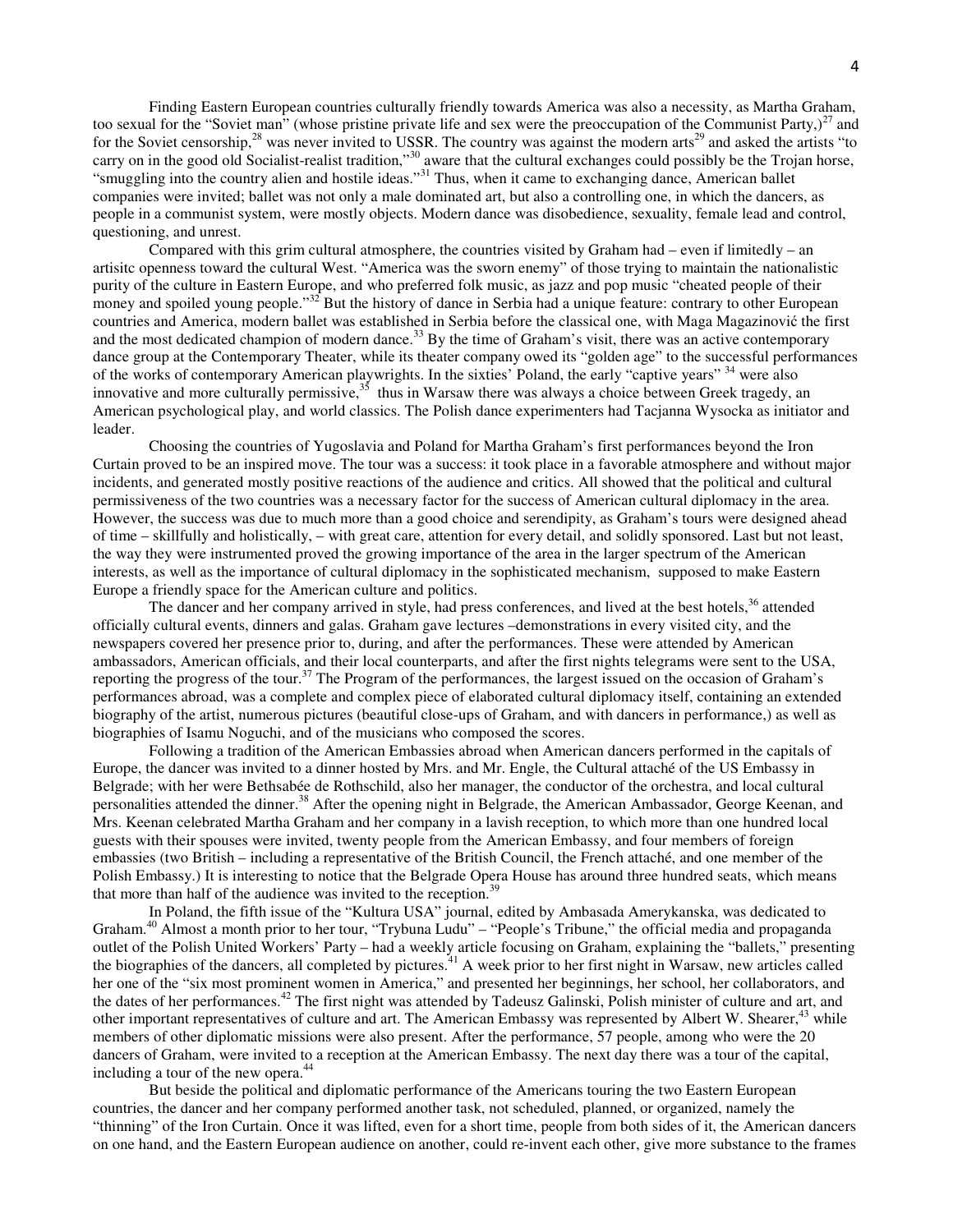of "otherness," change nuances, mirror one another's culture, and also relieve some of the anxieties on the two sides of the curtain.

The traveler dancers of Graham's company could see that beyond the curtain there was a nuanced and diverse world, with common traits as well as differences. "Yugoslavia is very nice, people are friendly and very sweet,"<sup>45</sup> wrote the dancer Helen McGehee, who could go to dinner to her friend Vera's house, whom she did not see for "many years," and met her and her family undisturbed on different other occasions. McGehee did not like Poland much: "I still can't describe [it] – the life in the hotel was most circumscribed, uncomfortable;" "The city would be beautiful, with long avenues and trees, they still reconstruct the city. But now life is very depressing!"<sup>46</sup>

The "communist spectator's" features were more complex than often imagined and constructed by those outside the Iron Curtain. The "peasant-like naiveté and simplicity"<sup>47</sup> associated with the Eastern Europeans, and their total "lack of sophistication" proved to be a myth, as the Easterners did not lack artistic refinement. An American official report of the tour called the communist audience "which filled the theaters" was "sophisticated and highly critical, with 95% of them being "standard European intellectual type, including commerce, business, and officials."<sup>48</sup> In the State Department's analysis of the tour, the success of the 1962 Eastern European tour was compared with the one to the Far East in the mid fifties, namely that it was an audience success, as each night crowds watched an "elated and exhausted" Company; on the closing night in Zagreb people did not leave after thirty curtain calls, screaming "Mar-tha, Mar-tha, Mar-tha,"<sup>49</sup> so she had to take a personal call with each member of the cast.<sup>50</sup>

 But, unlike it was probably expected, imagined, or hoped, the "communist spectator" of the early sixties was not a political one. Liking Graham was an artistic choice, except for those for whom communism was hardly bearable; for them, attending Graham's performances was a gesture of subliminal rebellion, as America and its culture were considered the epytomy of modern, but also of freedom.<sup>51</sup> The communist spectator was also curious, intelligent, and it could be a little snobbish.<sup>52</sup> Still, even if mostly classically "trained" as a spectator,<sup>53</sup> she or he was not unaware of the past and the present of the modern arts.<sup>54</sup> Graham was considered a "spiritual sister of Isadora Duncan," her art being analyzed in the context of Rudolf Laban, Kurt Jooss and Mary Wigman,<sup>55</sup> but the Eastern European audience could encompass her artistry, comparing and contrasting her with her countrymen artists, who already visited Eastern Europe, namely José Limon and Jerome Robbins.<sup>56</sup>

The artistic millieu of Eastern Europe also did not lack personalities who penetrated the boundaries of the Iron Curtain as well as the universality of the artistic creation, and who acted as channels of communication and information between the two sides of the curtain. (Ivo Andreric won the Nobel Prize for literature, Miroslav Krezla was a candidate, Andrzej Wajda was already famous.<sup>58</sup>) Next to Paris, New York was the most important center of Eastern European intellectual immigration,<sup>59</sup> and dancers and choreographers such as Jan Cieplinski kept dance lovers informed about the newest developments in this art.<sup>60</sup>

Most remarkably, the critics' reaction was also a relaxed one, with the "normal" Graham mix: positive, negative, puzzled, neutral and informative. It might have come as a surprise, as an official observer of the tour remarked, that "In Poland and Yugoslavia their utter novelty did not create reactions less sympathetic,"<sup>61</sup>even more so that in order to write for a journal or a newspaper one had to be a member of the Communist Party. The critique of Graham also did not reach a political note, as it happened in Europe, in a negative way, in 1950 and 1954, and in a positive way in Asia in 1955. It is equally true the nationalistic discourse was also absent in her artistic performances, as they did not present *Frontier, American Document,* or *Appalachian Spring*, the Americana pieces, and focused on universal themes, Greek myths, philosophical themes, and some "lighter" works. However, not only that the critique of Graham's art was not politicized, but also the ironical and cynical tones, mocking her nationality, age, and "mental state," so present in the Western European critics' response, was completely absent in the one of the Polish and Yugoslav critics.

The dislike of Graham focused on the same "lacks" brought up previously, in the USA or abroad. The most notable ones were the lack of classicism (the dancers do not float, as "He" (sic) is lying with his feet, palms, knees, face – a man (sic) turning over in dust;" $)^{62}$  the ugliness of the "new esthetics" (which could be "courageous and original," but had "many curses and slang words," and did not have harmony.)<sup>63</sup> The length of her works was a minus ("for some, her works were a revelation, to others were boredom, the majority considers them tiresome, and only a few will go to a fourth performance,")<sup>64</sup> as it was "tiring for the spectators, for whom everything was new."<sup>65</sup> *Clytemnestra* was "a rather long and tiring story," with "the complicated group scenes,"<sup>66</sup> also disliked for its monotonous pace,  $67$  disapproved of in both countries.<sup>68</sup>

They had reservations vis-à-vis her "symbolic and suggestive style,"<sup>69</sup> while the music was also criticized for the "repetitions, emotional declines, unachieved gradations,"<sup>70</sup> and for being "neither modern nor classical."<sup>71</sup> In the light of these, some doubted that Graham had the chance "to win over the conformism," but using "the stubbornness, typical of small, apparently weak women [...] she might succeed (sic)" 72

Other critics loved her "crystal pure style of the modern art," the movements of the dancers which were "perfect" and called *Night Journey* (which was usually considered a "dark" piece,) "a dance full of decisiveness."<sup>73</sup> For them Graham was an "ever young, excited, intelligent, fanatic seeker of the new," whose art was a "rebellion against the five positions of ballet."<sup>74</sup> They loved the "modernity of artistic expression," "phenomenal submission to dance technique,"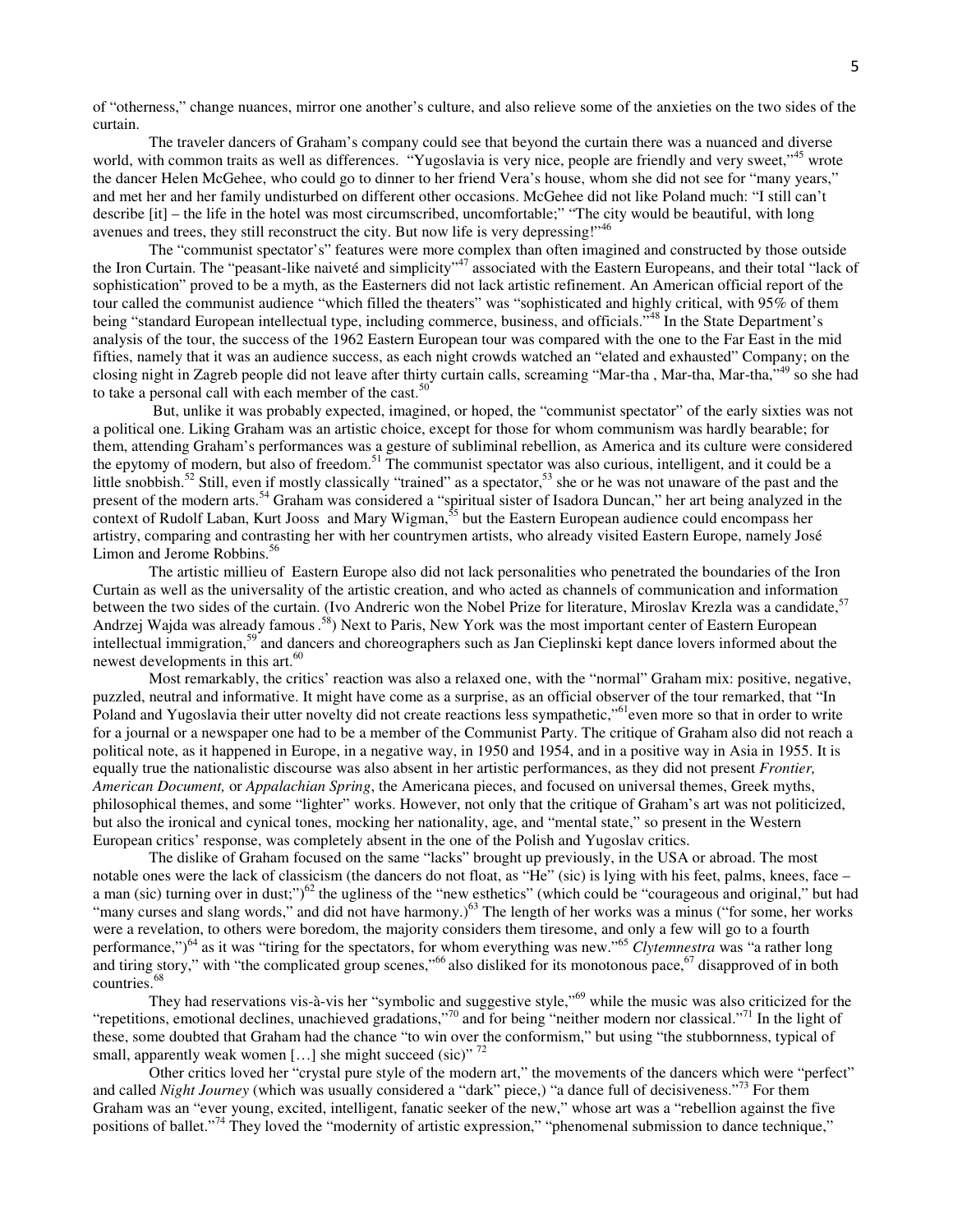"dancing of freeded (sic) movements" and her "new artistic language."<sup>75</sup> Exploring themes from literature and philosophy was found interesting, as well as her excelling technique, and the "poetic charm" of her art.<sup>76</sup>

Irena Turska 's (a Polish former dancer and critic) long article dedicated to Graham can be considered the epitome of the reaction of the Eastern European audience in front of Graham's modern dance: a bit surprised, a bit uninformed, maybe puzzled, but not unwilling to appreciate modern, newness and "otherness." Admitting that modern dance was an art foreign to Poland, able to arouse diversified discussions and controversies, Turska appreciated the "superb technique" and the "meticulously studied form of movement," "the mastery of the body, physical dexterity, balance, elasticity," and the "softness of the movement." She corrected the idea that Graham's dancers were trained as classical dancers, but mistakenly claimed that Graham's style was the intersection of "symbolism, abstractionism, and strange conventions," a combination of negro (!) and Indian dances, and inspired by Isadora Duncan, Laban, Delsarte, and Mary Wigman.<sup>77</sup>

After the last performance in Warsaw, Graham and her company left for Germany and the Nordic Countries, before returning to the USA. The tone of the tour's analysis made by the State Department was positive and content, even if the reviews from Belgrade and Poland were considered better than the Zagreb ones, where "there were several reservations." The most important aims of the tour were reached: the company and their leader did in Eastern Europe, on and off stage, "a good propaganda to the American way of life," Graham "skillfully handled the questions," while "there were no special problems on the tour."<sup>78</sup>

My paper demonstrated that Graham's artistic and political performance beyond the Iron Curtain redefined and enlarged the dancer's career and the boundaries of American cultural diplomacy in Europe, but also that the tour was a significant moment which, while proving the versatile power of dance in making the political and ideological curtain less opaque, gave contour and substance to the presence of American culture, politics and modernism in Eastern Europe. Not less significantly, it also made Eastern Europe for the rest of the world, European or not, a more immediate space and reality, which, as the history showed, was waiting to be (re)discovered and (re)invented.

## *Biography:*

Camelia Lenart is a doctoral candidate at the State University of New York at Albany, in the last stage of writing her dissertation "The European Response to Martha Graham's Tours to Europe during the 1950s and 1960s."

Her examination of Martha Graham's European tours on both sides of the Iron Curtain expands and enlarges the historians' and the audience's perception of Martha Graham, being an interdisciplinary approach which makes a new contribution to the dance, cultural, and diplomatic history of the Cold War.

Dancing in native Romania during communism made her discover the subliminal power and the silent language of dance, understand the relationship between arts, the human body, and politics, and ultimately propelled her actual research interest. Camelia presented in numerous conferences, and her work was published in the USA, Canada, England, and Romania. She is the recipient of various awards, including a prestigious Mellon Fellowship from the Institute of Historical Research in London.

## Endnotes

 $\overline{a}$ 

<sup>&</sup>lt;sup>1</sup> Letter from Francis Mason to Martha Graham, Munich  $17<sup>th</sup>$  December 1957, box 350, Martha Graham Collection, Library of Congress, Washington

<sup>&</sup>lt;sup>2</sup> Camelia Lenart, "Martha Graham and Bethsabee de Rothschild—An Artistic Friendship in the Service of Modern Dance", paper presented at Society of Dance History Scholars Conference, "Dance Dramaturgy: Catalyst, Perspectives and Memory Conference", 23- 26 June, 2011, Toronto, Canada and published in the SDHS Proceedings

<sup>&</sup>lt;sup>3</sup> Camelia Lenart, "Rehearsing and Transforming Cultural Diplomacy: Martha Graham's Tours to Europe during the Fifties," paper presented at the International Joint Conference in Dance Research "Dance ACTions—Traditions and Transformations," Trondheim, Norway, June 2013, and published in the SDHS Proceedings

<sup>&</sup>lt;sup>4</sup> Robert Rauschenberg, American painter whose works anticipated the pop art movement

<sup>&</sup>lt;sup>5</sup> Schedule of the tour, Box 350, Martha Graham Collection, Library of Congress, Washington

<sup>&</sup>lt;sup>6</sup> Schedule of the tour, Box 352, Martha Graham Collection, Library of Congress, Washington

<sup>7</sup> Mark Franko, "Dance and the Political: States of Exception," *Dance Research Journal,* 38 , 2006

<sup>8</sup> Jane Duncan, "The ( R)evolution of Romanian Theatre, " in *Theatre and Performance in Eastern Europe, The Changing Scene*,

<sup>(</sup>Lanham, Maryland,: Scarecrow Press, 2008), p.86-87; had been "re-told" they were, such as "The Prisoner on Second Avenue," which at one point in Poland was so much transformed that it became a critique of the capitalism, the hero goes bankrupt because of capitalism.

<sup>9</sup> Clare Croft "Ballet Nations: The New York City Ballet's 1962 US State Department–Sponsored Tour of the Soviet Union" *Theatre Journal,* Volume 61, Number 3, October 2009, pp. 421-442

<sup>&</sup>lt;sup>10</sup> Graham stressed her long American lineage and that one of her ancestors was Miles Standish, who came on "Mayflower" ship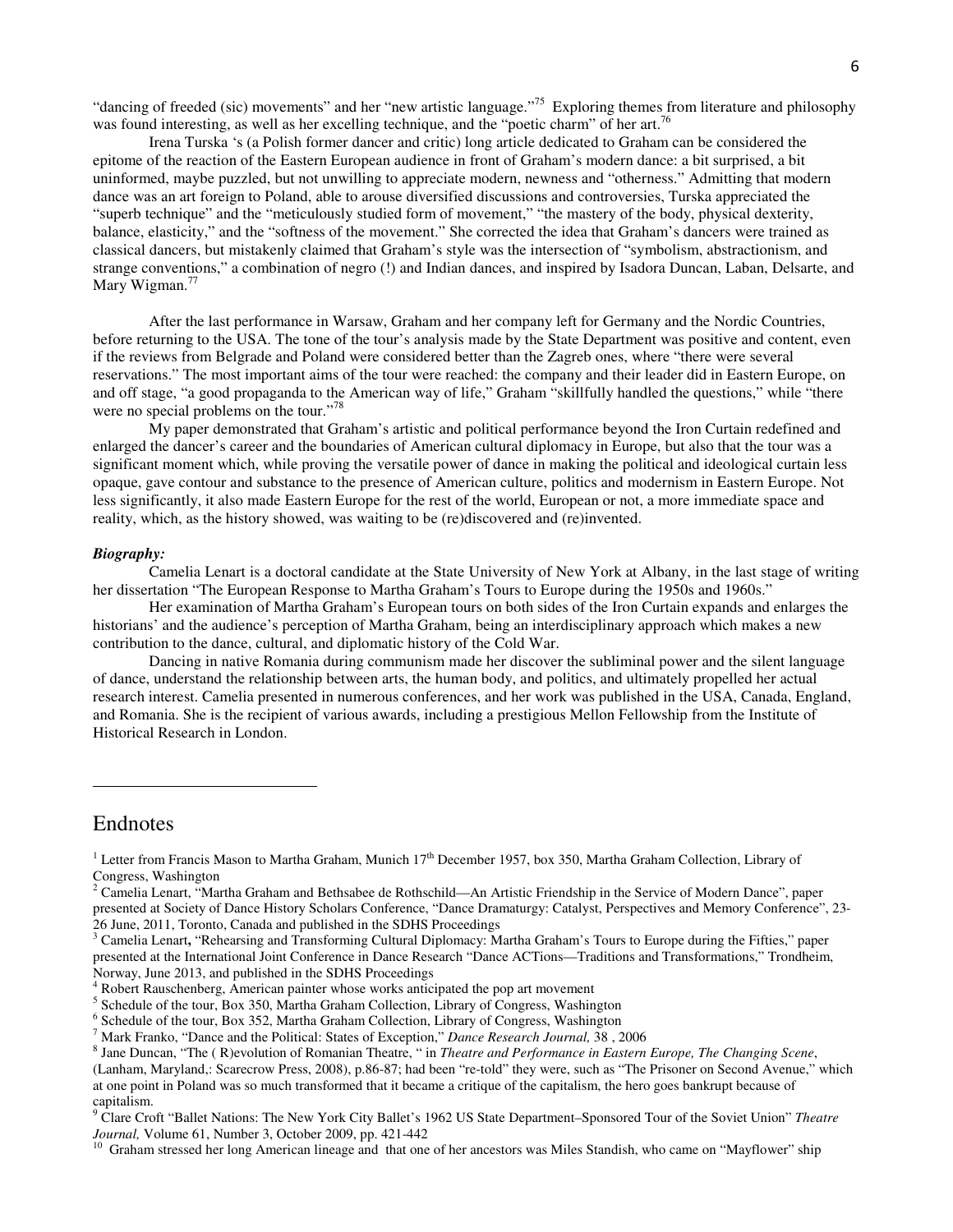<sup>11</sup> Letter from Kay Halle to Martha Graham, February 1,1961,box 350, referring to a previous letter left without response, Martha Graham Collection, Library of Congress, Washington

<sup>12</sup> Pearl Lang, interview with the author, October 2008

<sup>13</sup> Letter to Martha Graham from Heath Bowman, Educational and Cultural Affairs Bureau, October 10, 1962, box 350, Martha Graham Collection, Library of Congress, Washington

The revolution in Hungary in 1956, and the 1968 momentum in Czechoslovakia and Romania.

William Taubman, *Kruschev. The Man and His Era*, (New York: W.W. Norton and Company, 2003), p.649

Alexander Werth, *The Kruschev Phase, The Soviet Union Enters the "Decisive" Sixties* (London: Romert Hale Ltd, 1961), p.271

Ibidem, p.10-14

 $\overline{a}$ 

 Lorraine M. Lees, *Keeping Tito Afloat. The United States, Yugoslavia and the Cold War*, (Lanham: University Park: The Pensnsylvania State University Press, 1997), p.236

<sup>19</sup> David L. Larson, United States foreign policy toward Yugoslavia, 1943-1963 (University Press of America, 1979), p.289

John Lewis Gaddis*, George F. Keenan, An American Life,* (New York: The Penguin Press, 201)*,* p. 561

 John C. Campbell, *Tito's Separate Road, America and Yugoslavia in World Politics* (New York: Harper &Row Publishers, )1967, p.49-54

Larson, *United States foreign policy toward Yugoslavia*, p.293

David L. Larson, *United States foreign policy toward Yugoslavia,* p.308

Jerzy Lukowski and Hubert Zawadzki, *A Concise History of Poland* (Cambridge: Cambridge University Press, 2001), p.260

Leszek Murat, email to the author, October 2013

Anita J. Prazmowska, *A History of Poland, Second Edition* (New York: Palgrave Macmillan, 2004), p. 200-205

<sup>27</sup> Alexander Werth, *The Kruschev Phase, The Soviet Union Enters the "Decisive" Sixties (London: Romert Hale Ltd, 1961), p.118-131* 

<sup>28</sup> Anatoly Galdilin, *The Making and Unmaking of the Soviet Writer: My story of the "young prose" of the sixties and after (Ann Arbor:* Ardis, 1979), p.14

Ibidem, p. 104

<sup>30</sup> Werth, *The Kruschev Phase, The Soviet Union Enters the "Decisive" Sixties (London: Romert Hale Ltd, 1961), p.197* 

Ibidem, p.188-191

Sabrina Petra Ramet, *Balkan Babel, Politics,Culture, and Religion in Yugoslavia*, (Boulder: Westview Press, 1992), p.82

Maga Magazinović (1882–1968) graduated from the Faculty of Philosophy in Belgrade and was the first woman who wrote for the "Politika" daily.

 Kazimierz Braun, *The History of Polish theater, 1939-1989; Spheres of Captivity and Freedom*, (London: Greenwood Press, 996),  $p.64$ <sub>35</sub>

Braun , *The History of Polish theater*, p.70

<sup>36</sup> Schedule of the tour, box 350, Martha Graham Collection, Library of Congress, Washington

<sup>37</sup> Telegram, unknown sender, box 352, Martha Graham Collection, Library of Congress, Washington

<sup>38</sup> Invitation to dinner from Mr. and Mrs. Engle, box 350, Martha Graham Collection, Library of Congress, Washington

<sup>39</sup> Invitation to Martha Graham from Ambassador George F. Keenan, box 350, Martha Graham Collection, Library of Congress, Washington

<sup>40</sup> "Kultura USA" journal, edited by Ambasada Amerykanska, box 350, Martha Graham Collection, Library of Congress, Washington

Article, unsigned, *Trybuna Ludu*, November 8, 1962

"Martha Graham with her ensemble will perform in Warsaw," *Trybuna Ludu*, November 15,1962

Article*,*unsigned*, Express Wieczorny*, November 23, 1962

Sherer was diplomat specialized in the Eastern European Affairs

<sup>44</sup> Schedule of the tour box 352, Martha Graham Collection, Library of Congress, Washington

 $^{45}$  Letter from Hellen McGehee to her husband, November 27, 1962, to Box 9, Hellen McGehee Collection, Library of Congress, Washington

Ibidem

Gedeon Dienes, "Hungarian Ballet" in *Dancing Times*, January 7, 1963

Evaluation of Martha Graham after the tour, box 354, Martha Graham Collection, Library of Congress, Washington

Mary Blume, "Martha Grahm completes another triumphant journey*," New York Herald Tribune, Paris issue,* Dec 29, 1962

Robert Tracy, *Goddess – Martha Graham's Dancers Remember* (Limelight Edition, 1997), p.264

Tonquist David, *Look east, look west; the Socialist adventure in Yugoslavia* (New York: MacMillan Company, 1966), p.87

Miriam Raducanu, interview with the author, August 2011

Tonquist David*, Look east, look west; the Socialist adventure in Yugoslavia*, p.6-15

Adina Cezar, interview with the author, August 2006

Branco Dragutinovic, *Politika*, November 18, 1962

Irena Turska, "Martha Graham's world of dance," *Ruch Muzyczny*, no.1W, Jan 15, 1963

John R. Lampe, *Yugoslavia as History, Twice there was a country* (Cambridge: Cambridge University Press, 2000), p.2

In the early 1960s Wajda created *Love at Twenty* (1962) and *Siberian Lady Macbeth*

 Adam Zamoyski, *The Polish Way. A thousand-year history of the poles and their culture* (New York: Franklin Watts, Inc., 1988), p.386-389

<sup>60</sup>http://www.mazury.org.uk/

Evaluation of Martha Graham's tour, box 354, Martha Graham Collection, Library of Congress, Washington

Ibidem

 Branka Rakic, "Forms of a new Esthetics, An Encounter with Martha Graham and her art," *Zagreb Weekly Telegram*, November 23,